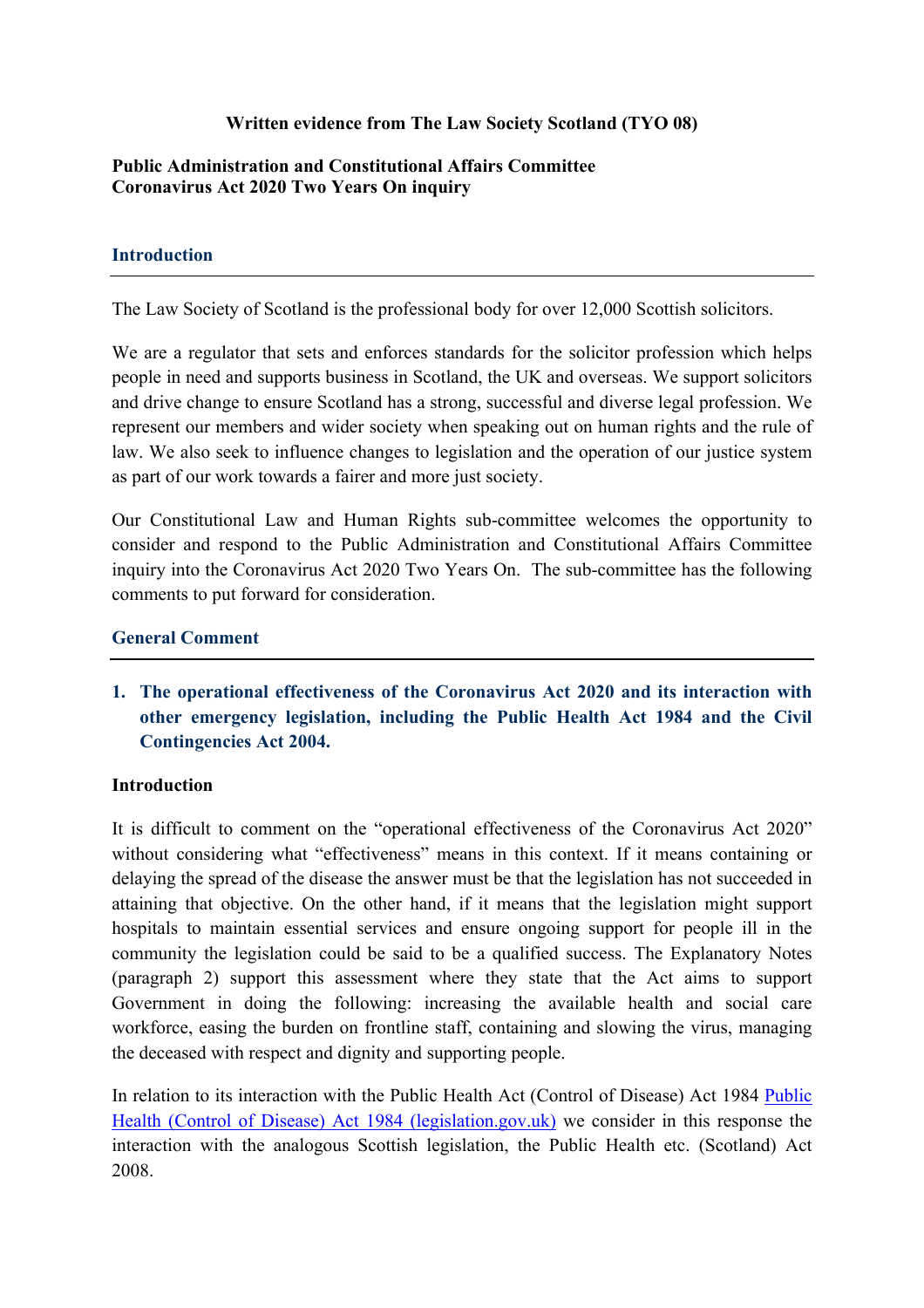When it comes to broader interaction with law such as the Civil Contingencies Act 2004, we have detected hardly any impact notwithstanding that the 2004 Act contains many powers which could be deployed in relation to the pandemic. That is why we recommend a UK-wide review of the law relating to health emergencies.

The Civil Contingencies Act 2004 can apply to emergencies and creates a framework for civil protection in the UK. The Act provides for local arrangements for civil protection and the employment of emergency powers under Orders in Council.

The emergency powers in the Act allow for temporary regulations to deal with serious emergencies. Emergency powers under the Act are subject to rigorous safeguards and can only be used in exceptional circumstances.

The Public Health (Control of Disease) Act 1984 (amended by the Health and Social Care Act 2008) as respects England and Wales and the Public Health (Scotland) Act 2008 include quarantine, detention and medical examination, and other powers, for local authorities and Health Boards.

The preference of Government to employ either the Coronavirus specific legislation or Public Health Acts rather than Civil Contingencies legislation raises questions about the legislative framework which applies across the UK and its fitness to deal with future Public Health crises. See the Public Administration and Constitutional Affairs Committee Report: *Parliamentary Scrutiny of the Government's handling of Covid-19* **para 19-35:** [Responding](https://committees.parliament.uk/publications/2459/documents/24384/default/) [to](https://committees.parliament.uk/publications/2459/documents/24384/default/) [Covid-19](https://committees.parliament.uk/publications/2459/documents/24384/default/) [and](https://committees.parliament.uk/publications/2459/documents/24384/default/) [the](https://committees.parliament.uk/publications/2459/documents/24384/default/) [Coronavirus](https://committees.parliament.uk/publications/2459/documents/24384/default/) [Act](https://committees.parliament.uk/publications/2459/documents/24384/default/) [2020](https://committees.parliament.uk/publications/2459/documents/24384/default/) [\(parliament.uk\)](https://committees.parliament.uk/publications/2459/documents/24384/default/) .

An urgent parliamentary review into the fitness of the legislative (and policy) framework for dealing with emergencies, such as pandemics, should be a priority for all the UK Legislatures and Administrations.

# **The Coronavirus action plan**

Cooperation between the four UK nations had predated the Coronavirus action plan with legislation passed under the Public Health (Control of Disease) Act 1984<http://www.legislation.gov.uk/ukpga/1984/22/contents> to enable the quarantine and detention of individuals found to be infectious.

In February 2020, the Secretary of State for Health and Social Care made the Health Protection (Coronavirus) Regulations 2020 <https://www.legislation.gov.uk/uksi/2020/129/made/data.pdf> which applied in England and Wales.

The Regulations (now revoked) applied to two categories:

1. Cases involving people whom the Secretary of State or a registered public health consultant have reasonable grounds to believe are or may be contaminated with coronavirus provided they also consider that there is a risk that these people might infect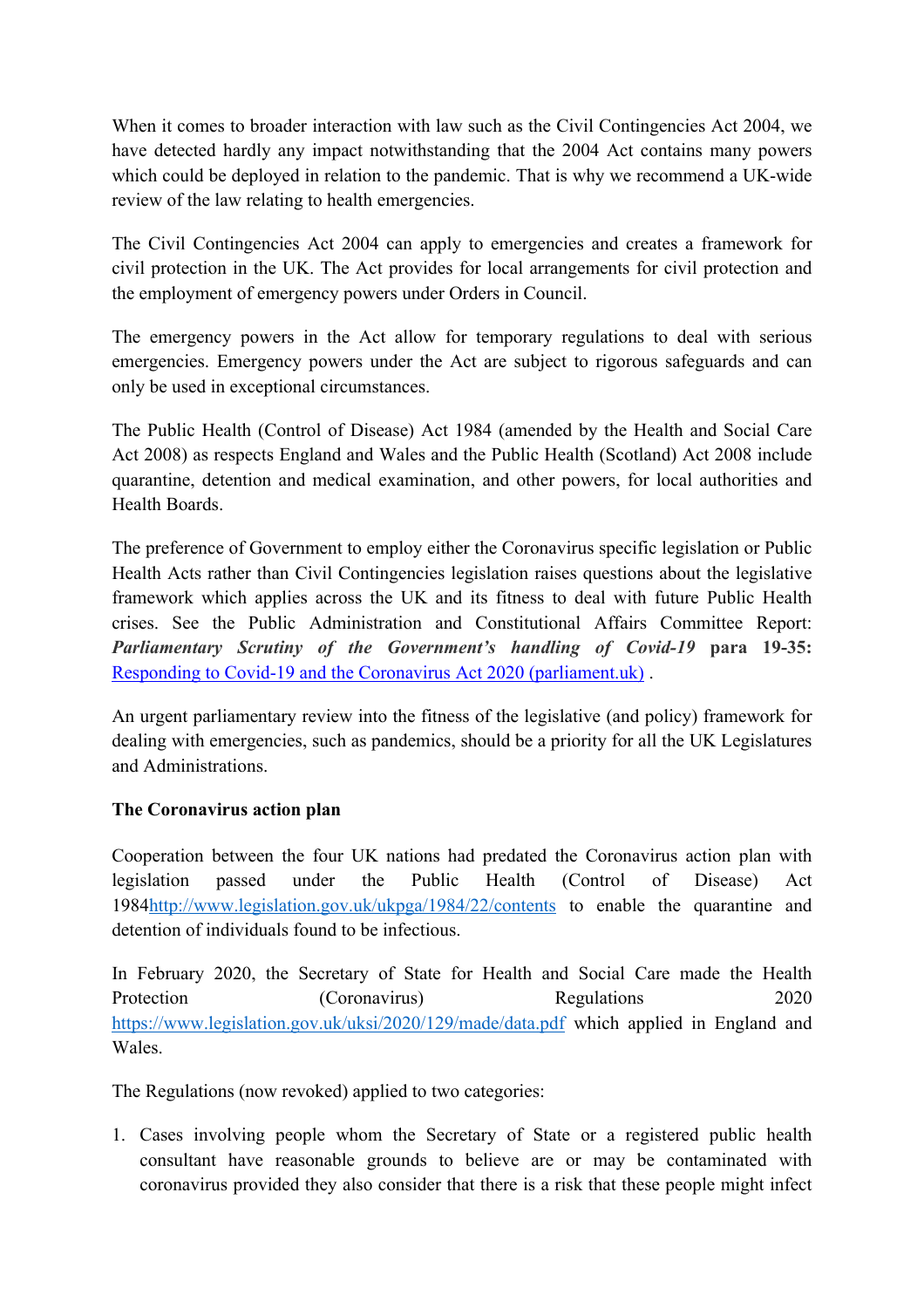or contaminate others (domestic cases);

2. Cases concerning people who have arrived in England on an aircraft, ship or train from outside the UK and who the Secretary of State or a registered public health consultant have reasonable grounds to believe left an infected area within 14 days immediately preceding their arrival in England (overseas cases).

The Regulations provided for the detention by the Secretary of State or a consultant of members of the public "for screening, assessment and imposition of any restrictions" (on travel, activities and contact) for up to 48 hours or alternatively if screening has been undertaken, and restrictions are applied, the end of those restrictions. Regulations were made in Scotland and Northern Ireland making COVID-19 a notifiable disease under the Public Health (Scotland) Act 2008 and the Public Health Act (Northern Ireland) 1967 Order which provided detention and quarantine powers.

The Coronavirus: Action Plan (AP) was published on 3 March 2020 by the UK Department of Health and Social Care, the Scottish Government, the Department of Health for Northern Ireland and the Welsh Government.

The AP recognised the respective roles and responsibilities of the UK Government and Devolved Administrations and set out:

a. what was known about the virus and the disease it causes

b. how the Administrations had planned for an infectious disease outbreak, such as the coronavirus outbreak

c. the actions the Administrations had taken so far in response to the current coronavirus outbreak

d. what the Administrations were planning to do, depending upon the course the outbreak took,

e. the role of the public in supporting the Administrations' response.

The AP set out four phases to respond to COVID-19:

- i. Contain: detect early cases, follow up close contacts, and prevent the disease taking hold in this country for as long as is reasonably possible
- ii. Delay: slow the spread in this country, if it does take hold, lowering the peak impact and pushing it away from the winter season
- iii. Research: better understand the virus and the actions that will lessen its effect on the UK population; innovate responses including diagnostics, drugs and vaccines; use the evidence to inform the development of the most effective models of care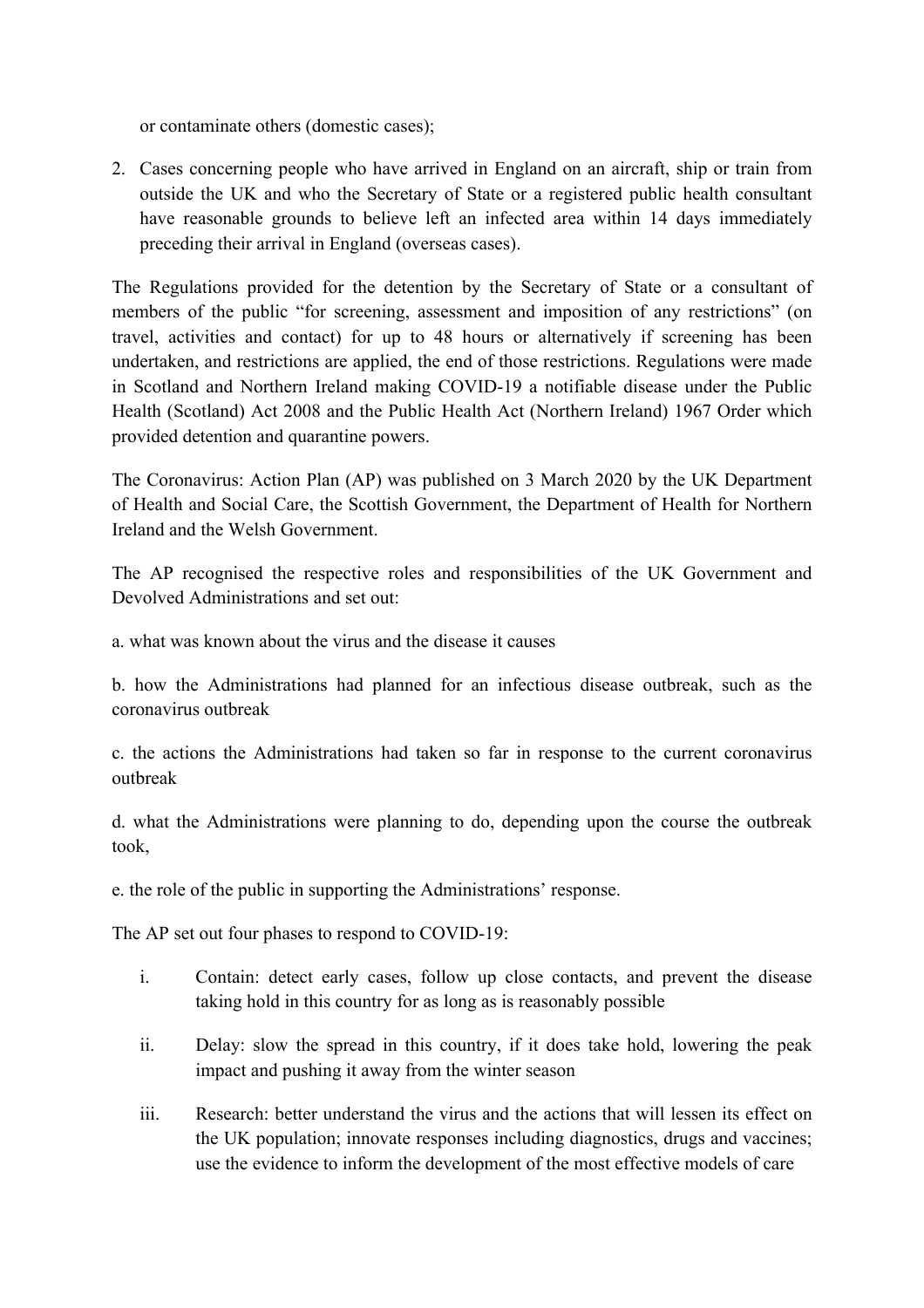iv. Mitigate: provide the best care possible for people who become ill, support hospitals to maintain essential services and ensure ongoing support for people ill in the community to minimise the overall impact of the disease on society, public services and on the economy.

The AP was clearly a document which indicated a high level of cooperation and coordination between the four nations in respect of the initial phase of the crisis. The Cabinet Office guidance on responding to emergencies assumed that this would be the approach to be followed:

https://assets.publishing.service.gov.uk/government/uploads/system/uploads/attachment\_data /file/192425/ CONOPs\_incl\_revised\_chapter\_24\_Apr-13.pdf

Between 26 and 28 March 2020, UK governments responded to medical evidence and advice that lockdowns must be imposed and enforced to save lives, prevent the National Health Service from being overwhelmed and constrain the spread of Coronavirus and began a legislative effort which continues to this day.

# **Primary UK Legislation**

The Governments across the UK also collaborated on the Coronavirus Act 2020 as can be seen from the terms of the Act and the fact that it received legislative consent from all devolved legislatures: [Coronavirus](https://bills.parliament.uk/bills/2731/publications) [Act](https://bills.parliament.uk/bills/2731/publications) [2020](https://bills.parliament.uk/bills/2731/publications) [publications](https://bills.parliament.uk/bills/2731/publications) [-](https://bills.parliament.uk/bills/2731/publications) [Parliamentary](https://bills.parliament.uk/bills/2731/publications) [Bills](https://bills.parliament.uk/bills/2731/publications) [-](https://bills.parliament.uk/bills/2731/publications) [UK](https://bills.parliament.uk/bills/2731/publications) [Parliament.](https://bills.parliament.uk/bills/2731/publications)

The Coronavirus Act 2020 contains 102 sections and 29 schedules and was considered at pace in Parliament. It had all its stages – Second Reading (debate of the principle of the bill), Committee (amending stage) and Third Reading – in the House of Commons on 23 March, all its stages in the House of Lords over 24 and 25 March and became law on 25 March 2020. In other circumstances the Law Society of Scotland would have highlighted the need to scrutinise the legislation carefully and not to sacrifice that scrutiny for speed. However, the nature of Covid-19 and the serious and imminent threat it poses to the community at large are potentially so devastating that it was right that Parliament's response matched the level of threat.

The Act introduced extensive powers which could be exercised by UK Ministers and Minsters from the devolved administrations. As regards England and Wales these powers provided for changes to justice matters, the closure of schools and provisions to relieve the NHS and local authorities of social care duties.

### **Scottish Legislation**

By way of comparison, the Coronavirus (Scotland) Act 2020 [Coronavirus](https://www.legislation.gov.uk/asp/2020/7/contents) [\(Scotland\)](https://www.legislation.gov.uk/asp/2020/7/contents) [Act](https://www.legislation.gov.uk/asp/2020/7/contents) [2020](https://www.legislation.gov.uk/asp/2020/7/contents) [\(legislation.gov.uk\)](https://www.legislation.gov.uk/asp/2020/7/contents), which is the principal relevant Scottish legislation, has many provisions of importance to life in Scotland, including law relating to children and vulnerable adults, justice matters, public bodies and a number of other areas. That Act contains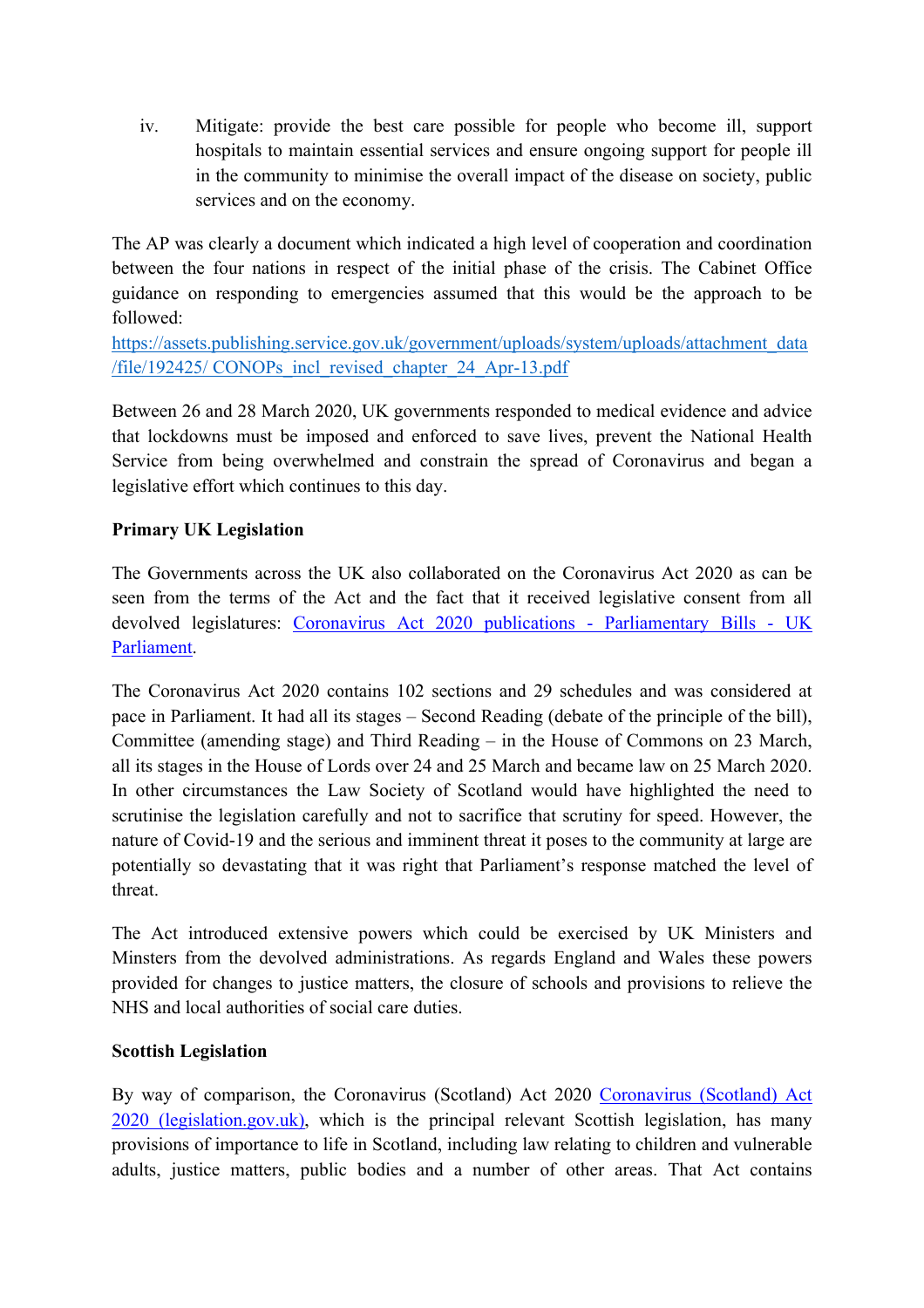safeguards such as provisions requiring Scottish Ministers to report on the *necessity* of such legislation rather than, as in England and Wales, the *appropriateness* of the status of the legislation. Scottish Ministers must review and report on the Act every 2 months:

<https://www.gov.scot/publications/coronavirus-acts-two-monthly-report-scottish-parliament/> There is also provision relating to the Act's expiry. The original date for expiry was 30 September 2020. The Act was extended until 31 March 2022 and can be extended by regulations until 30 September 2022. Many provisions such as the expiry provisions have been modified, repealed, suspended or expired by the Coronavirus (Extension and Expiry) (Scotland) Act 2021 [Coronavirus](https://www.legislation.gov.uk/asp/2021/19/contents/enacted) [\(Extension](https://www.legislation.gov.uk/asp/2021/19/contents/enacted) [and](https://www.legislation.gov.uk/asp/2021/19/contents/enacted) [Expiry\)](https://www.legislation.gov.uk/asp/2021/19/contents/enacted) [\(Scotland\)](https://www.legislation.gov.uk/asp/2021/19/contents/enacted) [Act](https://www.legislation.gov.uk/asp/2021/19/contents/enacted) [2021](https://www.legislation.gov.uk/asp/2021/19/contents/enacted) [\(legislation.gov.uk\)](https://www.legislation.gov.uk/asp/2021/19/contents/enacted) and by [The](https://www.legislation.gov.uk/ssi/2020/249/made) [Coronavirus](https://www.legislation.gov.uk/ssi/2020/249/made) [\(Scotland\)](https://www.legislation.gov.uk/ssi/2020/249/made) [Acts](https://www.legislation.gov.uk/ssi/2020/249/made) [\(Early](https://www.legislation.gov.uk/ssi/2020/249/made) [Expiry](https://www.legislation.gov.uk/ssi/2020/249/made) [of](https://www.legislation.gov.uk/ssi/2020/249/made) [Provisions\)](https://www.legislation.gov.uk/ssi/2020/249/made) [Regulations](https://www.legislation.gov.uk/ssi/2020/249/made) [2020](https://www.legislation.gov.uk/ssi/2020/249/made) [\(legislation.gov.uk\)](https://www.legislation.gov.uk/ssi/2020/249/made) and other regulations.

The Scottish Parliament also passed the Coronavirus (Scotland) (No2) Act 2020 [Coronavirus](https://www.legislation.gov.uk/asp/2020/10/contents/enacted) [\(Scotland\)](https://www.legislation.gov.uk/asp/2020/10/contents/enacted) [\(No.2\)](https://www.legislation.gov.uk/asp/2020/10/contents/enacted) [Act](https://www.legislation.gov.uk/asp/2020/10/contents/enacted) [2020](https://www.legislation.gov.uk/asp/2020/10/contents/enacted) [\(legislation.gov.uk\).](https://www.legislation.gov.uk/asp/2020/10/contents/enacted) The Act includes provisions to ensure business and public services can operate, change public service duties, provide protections for student tenants and support for carers and make changes to criminal procedure. It also allows Scottish notaries public to execute documents by video technology. As in the first Coronavirus (Scotland) Act, there are provisions for the Act's expiry which have been amended in the same way. Scottish Ministers must review and report on the measures every 2 months: [https://www.gov.scot/publications/coronavirus-acts-two-monthly-report-scottish](https://www.gov.scot/publications/coronavirus-acts-two-monthly-report-scottish-parliament/)[parliament/](https://www.gov.scot/publications/coronavirus-acts-two-monthly-report-scottish-parliament/) . Scottish Ministers must also review all coronavirus related Scottish Statutory Instruments under section 14 of the (No2) Act. Many provisions of the Act have also been modified, repealed, suspended or expired by the Coronavirus (Extension and Expiry) (Scotland) Act 2021 [Coronavirus](https://www.legislation.gov.uk/asp/2021/19/contents/enacted) [\(Extension](https://www.legislation.gov.uk/asp/2021/19/contents/enacted) [and](https://www.legislation.gov.uk/asp/2021/19/contents/enacted) [Expiry\)](https://www.legislation.gov.uk/asp/2021/19/contents/enacted) [\(Scotland\)](https://www.legislation.gov.uk/asp/2021/19/contents/enacted) [Act](https://www.legislation.gov.uk/asp/2021/19/contents/enacted) [2021](https://www.legislation.gov.uk/asp/2021/19/contents/enacted) [\(legislation.gov.uk\)](https://www.legislation.gov.uk/asp/2021/19/contents/enacted) and by subordinate legislation.

### **Subordinate Legislation**

A variety of legislation was used at the beginning of the pandemic to deal with the public health emergency. For example, acting under powers contained in the Public Health (Control of Disease) Act 1984, the UK Health Secretary made the Health Protection (Coronavirus Restrictions) (England) Regulations 2020. This was followed by the Welsh Government, which enacted the Health Protection (Coronavirus Restrictions) (Wales) Regulations 2020. In Northern Ireland, the Executive Department of Health, using powers under the Public Health Act (Northern Ireland) 1967 as amended by the Coronavirus Act 2020 enacted the Health Protection (Coronavirus, Restrictions) Regulations (Northern Ireland).

The Hansard Society notes that**, "**Coronavirus-related Statutory Instruments have been made and laid under 138 Acts of Parliament, seven Orders, two sets of Regulations, nine EU Regulations (which are now retained EU law in the UK) and one Church Measure.". The Society also points out that, "Only 27 of the Coronavirus-related SIs have been laid under the Coronavirus Act 2020. Eighteen have been laid under the Corporate Insolvency and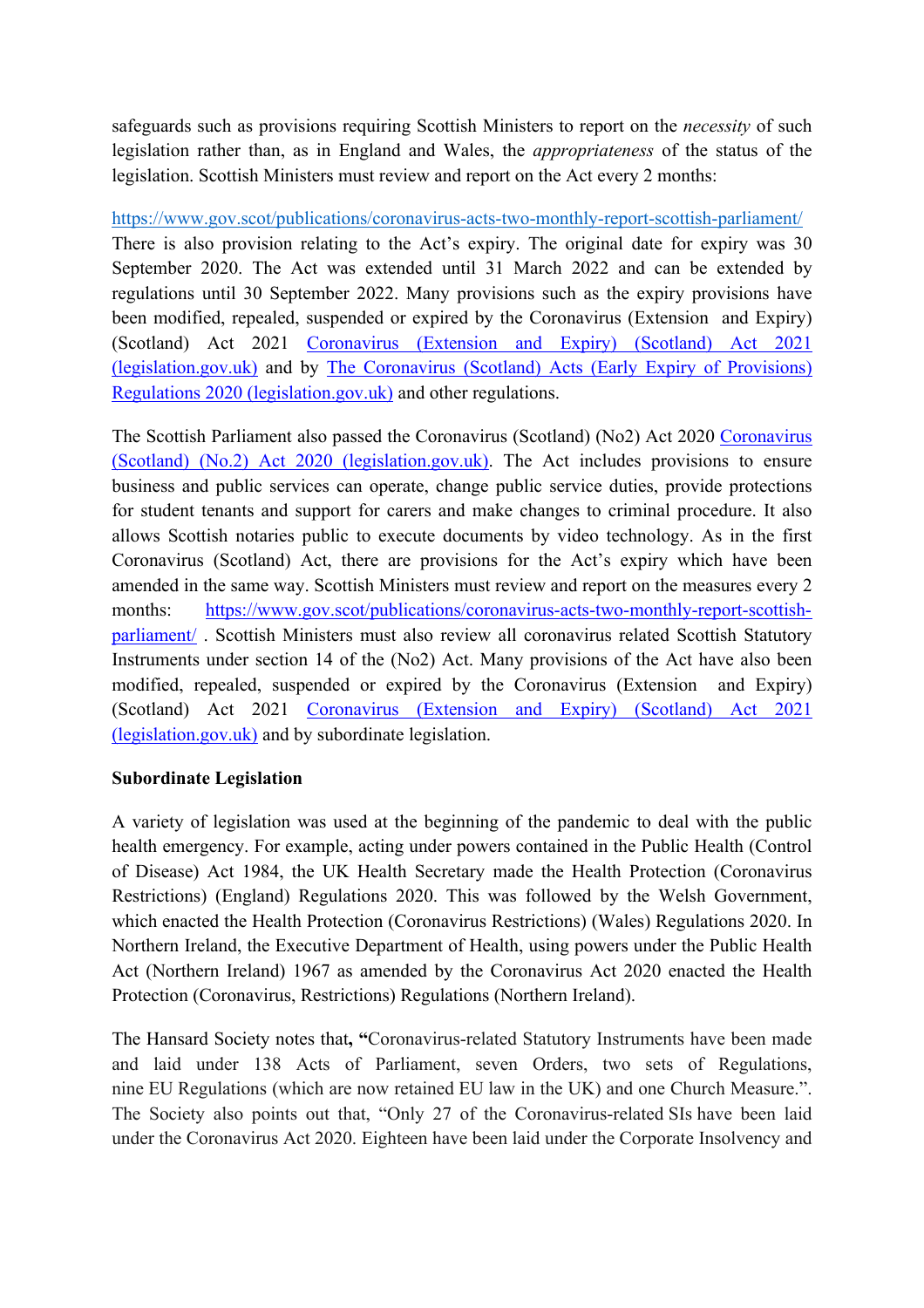Governance Act 2020." [Coronavirus](https://www.hansardsociety.org.uk/publications/data/coronavirus-statutory-instruments-dashboard) [Statutory](https://www.hansardsociety.org.uk/publications/data/coronavirus-statutory-instruments-dashboard) [Instruments](https://www.hansardsociety.org.uk/publications/data/coronavirus-statutory-instruments-dashboard) [Dashboard](https://www.hansardsociety.org.uk/publications/data/coronavirus-statutory-instruments-dashboard) [|](https://www.hansardsociety.org.uk/publications/data/coronavirus-statutory-instruments-dashboard) [Delegated](https://www.hansardsociety.org.uk/publications/data/coronavirus-statutory-instruments-dashboard) [legislation](https://www.hansardsociety.org.uk/publications/data/coronavirus-statutory-instruments-dashboard) [and](https://www.hansardsociety.org.uk/publications/data/coronavirus-statutory-instruments-dashboard) [Coronavirus](https://www.hansardsociety.org.uk/publications/data/coronavirus-statutory-instruments-dashboard) [SIs](https://www.hansardsociety.org.uk/publications/data/coronavirus-statutory-instruments-dashboard) [in](https://www.hansardsociety.org.uk/publications/data/coronavirus-statutory-instruments-dashboard) [Parliament](https://www.hansardsociety.org.uk/publications/data/coronavirus-statutory-instruments-dashboard) [|](https://www.hansardsociety.org.uk/publications/data/coronavirus-statutory-instruments-dashboard) [Hansard](https://www.hansardsociety.org.uk/publications/data/coronavirus-statutory-instruments-dashboard) [Society.](https://www.hansardsociety.org.uk/publications/data/coronavirus-statutory-instruments-dashboard)

In Scotland the position is distinct in a few particulars, the Scottish Government, acting under powers in the Coronavirus Act 2020, enacted the Health Protection (Coronavirus) (Restrictions) (Scotland) Regulations 2020.

There is a considerable amount of Coronavirus subordinate legislation across the UK: 423 (278: 2020) UK statutory instruments (regulations), 225 (108: 2020) Scottish Statutory Instruments, 269 (146: 2020) Northern Ireland Statutory Rules and 198 (109: 2020) Wales Statutory Instruments at the time of writing: [Legislation.gov.uk](https://www.legislation.gov.uk/secondary?title=coronavirus%20OR%20COVID). With so much subordinate legislation (and the potential for more) covering so many areas of the law, it is difficult for Parliament to ensure a co-ordinated approach to holding government to account, conducting scrutiny and, more importantly, there are no gaps in legislation that may be needed to deal with the consequences of this illness.

### **Made Affirmative Subordinate Legislation**

In a significant number of those statutory instruments made affirmative procedure was being used. Made affirmative procedure is a form of fast-track procedure for subordinate legislation, which needs to be carefully scrutinised.

The Hansard Society has found that 116 statutory instruments "are subject to the 'made affirmative' procedure" [Coronavirus](https://www.hansardsociety.org.uk/publications/data/coronavirus-statutory-instruments-dashboard) [Statutory](https://www.hansardsociety.org.uk/publications/data/coronavirus-statutory-instruments-dashboard) [Instruments](https://www.hansardsociety.org.uk/publications/data/coronavirus-statutory-instruments-dashboard) [Dashboard](https://www.hansardsociety.org.uk/publications/data/coronavirus-statutory-instruments-dashboard) [|](https://www.hansardsociety.org.uk/publications/data/coronavirus-statutory-instruments-dashboard) [Delegated](https://www.hansardsociety.org.uk/publications/data/coronavirus-statutory-instruments-dashboard) [legislation](https://www.hansardsociety.org.uk/publications/data/coronavirus-statutory-instruments-dashboard) [and](https://www.hansardsociety.org.uk/publications/data/coronavirus-statutory-instruments-dashboard) [Coronavirus](https://www.hansardsociety.org.uk/publications/data/coronavirus-statutory-instruments-dashboard) [SIs](https://www.hansardsociety.org.uk/publications/data/coronavirus-statutory-instruments-dashboard) [in](https://www.hansardsociety.org.uk/publications/data/coronavirus-statutory-instruments-dashboard) [Parliament](https://www.hansardsociety.org.uk/publications/data/coronavirus-statutory-instruments-dashboard) [|](https://www.hansardsociety.org.uk/publications/data/coronavirus-statutory-instruments-dashboard) [Hansard](https://www.hansardsociety.org.uk/publications/data/coronavirus-statutory-instruments-dashboard) [Society.](https://www.hansardsociety.org.uk/publications/data/coronavirus-statutory-instruments-dashboard)

In Scotland, similar to the position in England under the Public Health (Control of Disease) Act 1984 section 45R, such regulations are made on the basis that Scottish Ministers consider them to be needed urgently. The Scottish Parliament's Delegated Powers and Law Reform Committee (DPLRC) between 20 March 2020 and 2 December 2021 considered 132 made affirmative regulations. The House of Lords Constitution Committee, in its "Fast-track Legislation: Constitutional Implications and Safeguards" report, said: "The made affirmative procedure is often used in Acts where the intention is to allow significant powers to be exercised quickly. It is a kind of 'fast-track' secondary legislation. In most cases the parent Act specifies which form of procedure should be applied to instruments made under it. In some cases, however the Act may provide for either the draft affirmative or the made affirmative procedure to be used. If the made affirmative procedure is used, then the instrument is effective immediately." The report went on to say: "Instruments laid as made instruments almost inevitably place a serious time pressure on those drafting them. The JCSI's 8th report of this session drew the special attention of both Houses to three statutory instruments which had been laid as made affirmatives ... 'revisions were being made to the terms of the instruments down to the moment that they were made'", and there had been "serious time pressure" in the making of the instruments": [Microsoft](https://publications.parliament.uk/pa/ld200809/ldselect/ldconst/116/116.pdf#:~:text=8%20FAST%20TRACK%20LEGISLATION%3A%20CONSTITUTIONAL%20IMPLICATIONS%20AND%20SAFEGUARDS,relate%20to%20the%20use%20of%20a%20fast-track%20procedure.) [Word](https://publications.parliament.uk/pa/ld200809/ldselect/ldconst/116/116.pdf#:~:text=8%20FAST%20TRACK%20LEGISLATION%3A%20CONSTITUTIONAL%20IMPLICATIONS%20AND%20SAFEGUARDS,relate%20to%20the%20use%20of%20a%20fast-track%20procedure.) [-](https://publications.parliament.uk/pa/ld200809/ldselect/ldconst/116/116.pdf#:~:text=8%20FAST%20TRACK%20LEGISLATION%3A%20CONSTITUTIONAL%20IMPLICATIONS%20AND%20SAFEGUARDS,relate%20to%20the%20use%20of%20a%20fast-track%20procedure.) [FINAL](https://publications.parliament.uk/pa/ld200809/ldselect/ldconst/116/116.pdf#:~:text=8%20FAST%20TRACK%20LEGISLATION%3A%20CONSTITUTIONAL%20IMPLICATIONS%20AND%20SAFEGUARDS,relate%20to%20the%20use%20of%20a%20fast-track%20procedure.) [Fast-](https://publications.parliament.uk/pa/ld200809/ldselect/ldconst/116/116.pdf#:~:text=8%20FAST%20TRACK%20LEGISLATION%3A%20CONSTITUTIONAL%20IMPLICATIONS%20AND%20SAFEGUARDS,relate%20to%20the%20use%20of%20a%20fast-track%20procedure.)[Track](https://publications.parliament.uk/pa/ld200809/ldselect/ldconst/116/116.pdf#:~:text=8%20FAST%20TRACK%20LEGISLATION%3A%20CONSTITUTIONAL%20IMPLICATIONS%20AND%20SAFEGUARDS,relate%20to%20the%20use%20of%20a%20fast-track%20procedure.) [Legislation](https://publications.parliament.uk/pa/ld200809/ldselect/ldconst/116/116.pdf#:~:text=8%20FAST%20TRACK%20LEGISLATION%3A%20CONSTITUTIONAL%20IMPLICATIONS%20AND%20SAFEGUARDS,relate%20to%20the%20use%20of%20a%20fast-track%20procedure.) [report](https://publications.parliament.uk/pa/ld200809/ldselect/ldconst/116/116.pdf#:~:text=8%20FAST%20TRACK%20LEGISLATION%3A%20CONSTITUTIONAL%20IMPLICATIONS%20AND%20SAFEGUARDS,relate%20to%20the%20use%20of%20a%20fast-track%20procedure.)  $\,$  5  $\,$  doc [\(parliament.uk\)](https://publications.parliament.uk/pa/ld200809/ldselect/ldconst/116/116.pdf#:~:text=8%20FAST%20TRACK%20LEGISLATION%3A%20CONSTITUTIONAL%20IMPLICATIONS%20AND%20SAFEGUARDS,relate%20to%20the%20use%20of%20a%20fast-track%20procedure.).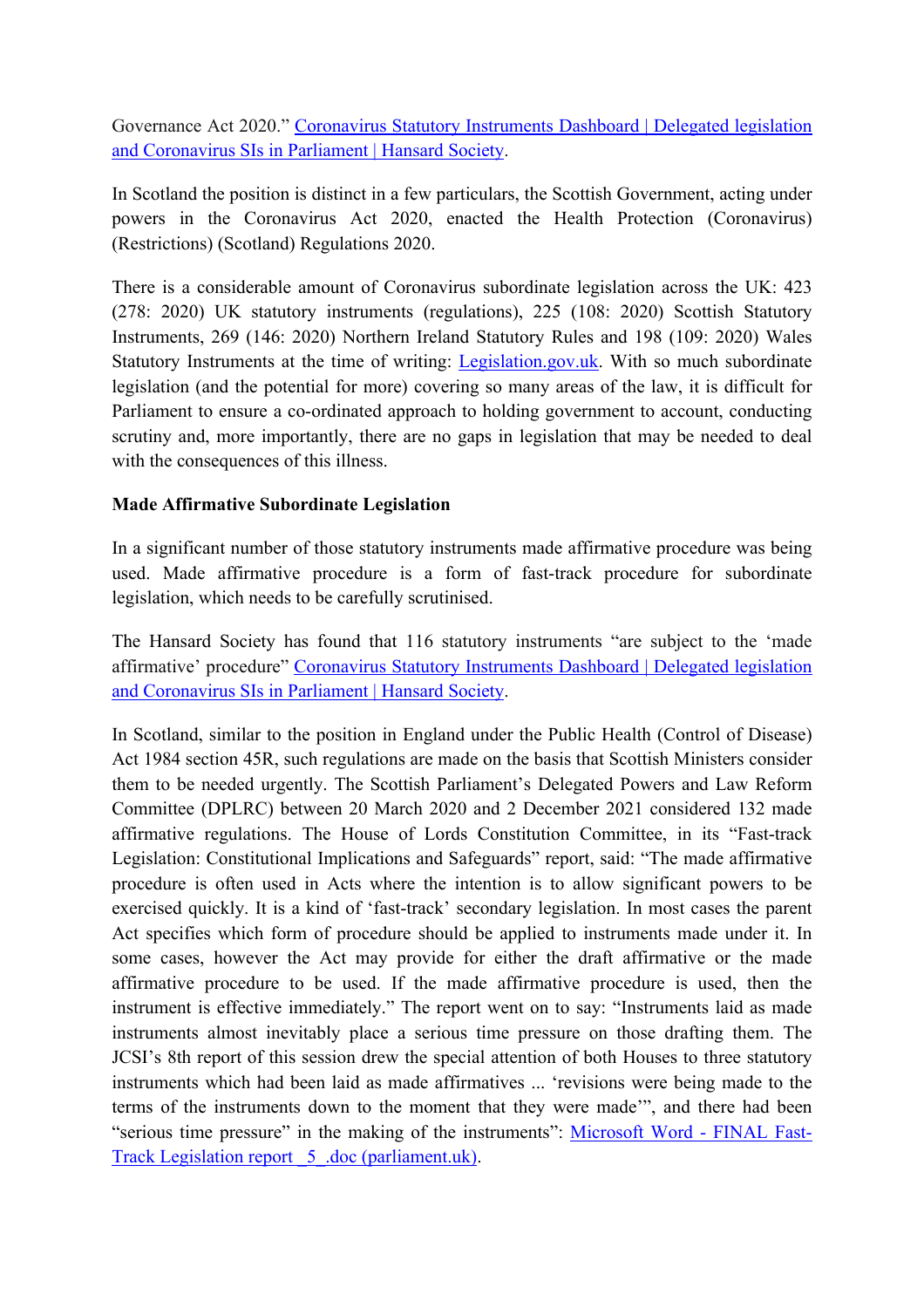The Public Administration and Constitutional Affairs Committee Report: *Parliamentary Scrutiny of the Government's handling of Covid-19* **paragraphs 36-54 (particularly paragraphs 49-51) contain significant criticism of the current arrangements for consideration of urgent subordinate legislation.**

The parliamentary counsels' offices and the solicitors in the Governments' legal departments are clearly expert in drawing up instruments but the policies and the challenging conditions which prevail require speed of scrutiny so those carrying out that scrutiny need to be additionally careful about the legislation they are considering.

Furthermore, made affirmative regulations in the UK Parliament which need to be approved in 28 or 40 days, in the Scottish context made affirmative regulations are subject to specific expiry deadlines if the Scottish Parliament does not approve them within 28 days of being made: (Coronavirus Act 2020 Schedule 19 paragraph 6(3)(b) and Public Health etc. (Scotland) Act 2008 section 122(7)(b)).

We have concerns which apply equally to UK and Scottish statutory instruments about the clarity and accessibility of subordinate legislation under made affirmative procedure which is subject to frequent and significant amendment for example The Health Protection (Coronavirus) (International Travel and Operator Liability) (Scotland) Amendment (No. 13) Regulations 2021 or The Public Health (Coronavirus) (International Travel and Operator Liability) (Scotland) Amendment (No. 13) Regulations 2021. In 2020 some regulations were amended as many as 25 times: The Health Protection (Coronavirus) (International Travel) (Scotland) Amendment (No. 25) Regulations 2020 (revoked). It is difficult to be certain of the state of the law when there are such frequent amendments, and the instrument is not presented as a consolidated version. When amending an instrument, the Government should produce a consolidated version showing the whole instrument as amended. The drafter and policy team must be working with a marked up consolidated version, and it ought not to take extra time to produce a consolidation instrument.

When commenting on the enactment of coronavirus legislation in 2020 we stated that we would ordinarily "highlight the need to scrutinise the legislation carefully and not to sacrifice that scrutiny for speed. However, the nature of Covid-19 and the fast-evolving threat it poses to the community at large are potentially devastating, so the law's response must match that level of threat with alacrity. This does not mean that there should not be close scrutiny of how the legislation will work in practice and each legislature in the UK will need mechanisms to ensure that scrutiny will take place in a searching and comprehensive manner".

Those comments apply equally today. As the DPLRC committee has already heard in evidence there is a potential danger of made affirmative procedure becoming a habit when there may not be any real urgency or emergency. It is difficult to comment whether made affirmative procedure has been generally used appropriately without access to the information and data upon which the Government has made the decision to deploy made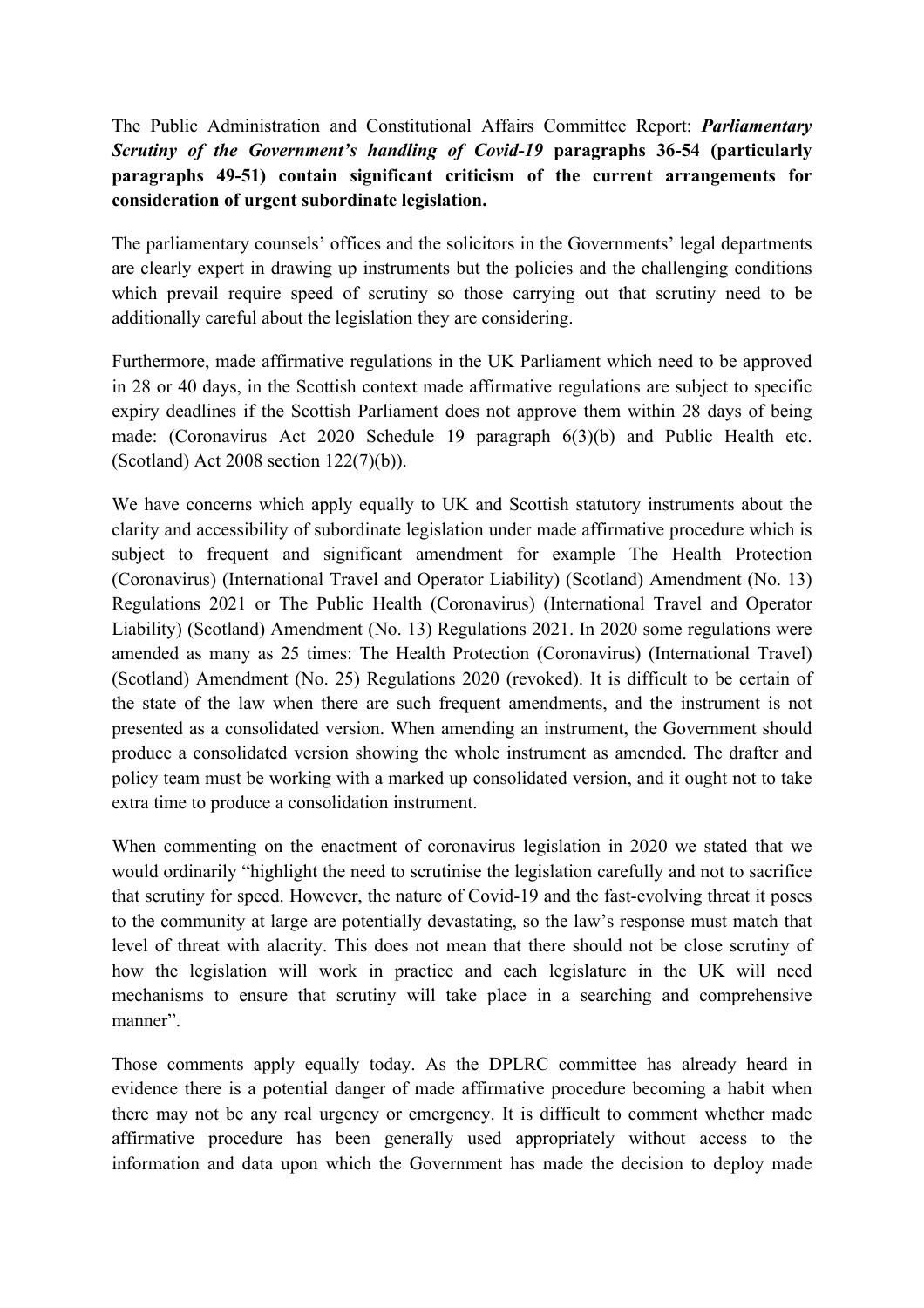affirmative legislation.

# **Parent Acts**

Made affirmative legislation is permitted under several Acts of both the UK and Scottish Parliaments including the Public Health etc. (Scotland) Act 2008, Corporate Insolvency and Governance Act 2020 Direct Payments to Farmers (Legislative Continuity) Act 2020 and the Coronavirus Act 2020. Other legislation in Scotland under which made affirmative regulations have been made includes, the Public Services Reform (Scotland) Act 2010, Land and Buildings Transaction Tax (Scotland) Act 2013 and Articles 69(1) and 75(3) of Regulation (EU) No. 1306/2013.

We carried out an analysis of the agendas of the DPLRC over 2020 and 2021 and have identified that made affirmative regulations under the UK Coronavirus Act 2020 were considered on 61 occasions and those under the Public Health etc (Scotland) Act 2008 on 67 occasions. These Acts provide the powers to Scottish Ministers to make the majority of made affirmative regulations. Specifically, they do not refer to "made affirmative" regulations but rather to powers deployed on the basis of "urgency" which is translated into "emergency" regulations.

The powers under the Coronavirus Act 2020 derive from Schedule 19 Paragraphs 1(1) and 6 which provide:

*(2) Sub-paragraph (1) does not apply if the Scottish Ministers consider that the regulations need to be made urgently.*

*(3) Where sub-paragraph (2) applies, the regulations (the "emergency regulations")— (a) must be laid before the Scottish Parliament; and Page 5 (b) cease to have effect on the expiry of the period of 28 days beginning with the date on which the regulations were made unless, before the expiry of that period, the regulations have been approved by a resolution of the Parliament.*

The powers under the Public Health etc. (Scotland) Act 2008 derive from sections 94 (International Travel) and section 122 (Regulations and Orders) which provide:

*(6) Subsection (5) does not apply to regulations made under section 25(3) or 94(1) if the Scottish Ministers consider that the regulations need to be made urgently.*

*(7) Where subsection (6) applies, the regulations (the "emergency regulations")— (a) must be laid before the Scottish Parliament; and (b) cease to have effect at the expiry of the period of 28 days beginning with the date on which the regulations were made unless, before the expiry of that period, the regulations have been approved by a resolution of the Parliament.*

There is no definition of "urgency" nor an explanation of the criteria which Scottish Ministers apply to arrive at a decision that a regulation should made on the basis of urgency. However, as the regulations under both acts are termed "emergency regulations" that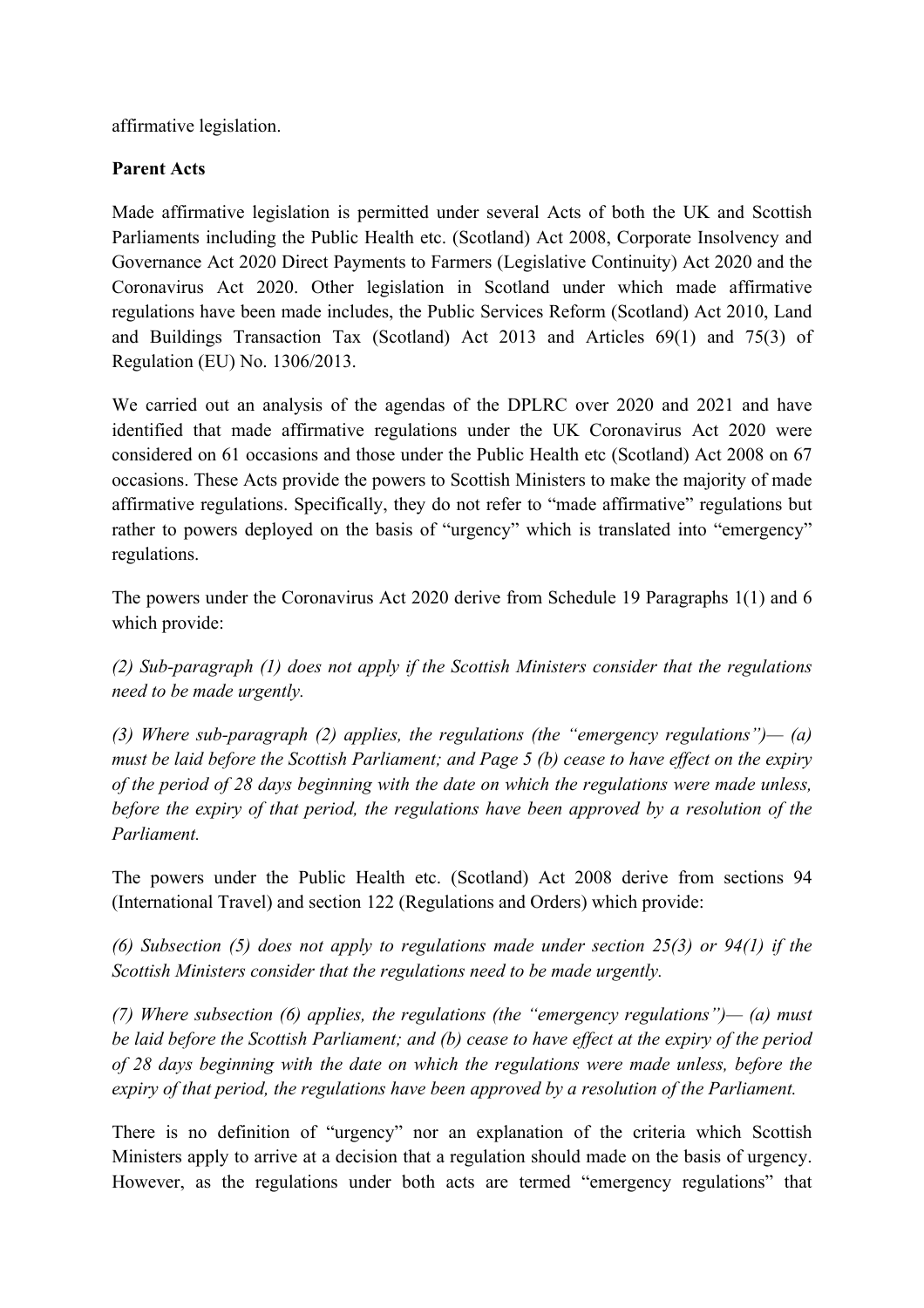suggests that Scottish Ministers must consider that an emergency exits and requires the Scottish Ministers to act with the minimum of delay to make regulations to meet the nature of the emergency.

# **3. The evidence and procedures underpinning the six-monthly and annual renewal processes for the Coronavirus Act 2020 since its entry into force in March 2020.**

### **Parliamentary Scrutiny**

The Act includes the following parliamentary scrutiny provisions:

- a. Section 97 requires the Secretary of State to publish a report every two months on the status of the non-devolved provisions of the Act. The first two monthly reporting period ended on 25 May 2020. The report covers the status of certain non-devolved provisions and whether they continue to be appropriate relates to whether the provisions have been brought into force, have been suspended or revived or if an expiry date has been altered. The Government recently published the [Coronavirus](https://assets.publishing.service.gov.uk/government/uploads/system/uploads/attachment_data/file/1019668/coronavirus-act-2020-ninth-two-monthly-report.pdf) [Act](https://assets.publishing.service.gov.uk/government/uploads/system/uploads/attachment_data/file/1019668/coronavirus-act-2020-ninth-two-monthly-report.pdf) [2020:](https://assets.publishing.service.gov.uk/government/uploads/system/uploads/attachment_data/file/1019668/coronavirus-act-2020-ninth-two-monthly-report.pdf) [ninth](https://assets.publishing.service.gov.uk/government/uploads/system/uploads/attachment_data/file/1019668/coronavirus-act-2020-ninth-two-monthly-report.pdf) [two-monthly](https://assets.publishing.service.gov.uk/government/uploads/system/uploads/attachment_data/file/1019668/coronavirus-act-2020-ninth-two-monthly-report.pdf) [report](https://assets.publishing.service.gov.uk/government/uploads/system/uploads/attachment_data/file/1019668/coronavirus-act-2020-ninth-two-monthly-report.pdf) [\(publishing.service.gov.uk\)](https://assets.publishing.service.gov.uk/government/uploads/system/uploads/attachment_data/file/1019668/coronavirus-act-2020-ninth-two-monthly-report.pdf) .
- b. Section 98 requires the non-devolved, temporary provisions to be subject to review and a renewal vote in the House of Commons every six months. The review allows MPs to consider the motion 'that the temporary provisions of the act should not yet expire'. The last review motion debate occurred on 19 October 2021: [Coronavirus](https://hansard.parliament.uk/commons/2021-10-19/debates/DE41995A-64A6-4CFE-BF4C-552F6875D6C6/CoronavirusAct2020(ReviewOfTemporaryProvisions)(No3)) [Act](https://hansard.parliament.uk/commons/2021-10-19/debates/DE41995A-64A6-4CFE-BF4C-552F6875D6C6/CoronavirusAct2020(ReviewOfTemporaryProvisions)(No3)) [2020](https://hansard.parliament.uk/commons/2021-10-19/debates/DE41995A-64A6-4CFE-BF4C-552F6875D6C6/CoronavirusAct2020(ReviewOfTemporaryProvisions)(No3)) [\(Review](https://hansard.parliament.uk/commons/2021-10-19/debates/DE41995A-64A6-4CFE-BF4C-552F6875D6C6/CoronavirusAct2020(ReviewOfTemporaryProvisions)(No3)) [of](https://hansard.parliament.uk/commons/2021-10-19/debates/DE41995A-64A6-4CFE-BF4C-552F6875D6C6/CoronavirusAct2020(ReviewOfTemporaryProvisions)(No3)) [Temporary](https://hansard.parliament.uk/commons/2021-10-19/debates/DE41995A-64A6-4CFE-BF4C-552F6875D6C6/CoronavirusAct2020(ReviewOfTemporaryProvisions)(No3)) [Provisions\)](https://hansard.parliament.uk/commons/2021-10-19/debates/DE41995A-64A6-4CFE-BF4C-552F6875D6C6/CoronavirusAct2020(ReviewOfTemporaryProvisions)(No3)) [-](https://hansard.parliament.uk/commons/2021-10-19/debates/DE41995A-64A6-4CFE-BF4C-552F6875D6C6/CoronavirusAct2020(ReviewOfTemporaryProvisions)(No3)) [Hansard](https://hansard.parliament.uk/commons/2021-10-19/debates/DE41995A-64A6-4CFE-BF4C-552F6875D6C6/CoronavirusAct2020(ReviewOfTemporaryProvisions)(No3)) [-](https://hansard.parliament.uk/commons/2021-10-19/debates/DE41995A-64A6-4CFE-BF4C-552F6875D6C6/CoronavirusAct2020(ReviewOfTemporaryProvisions)(No3)) [UK](https://hansard.parliament.uk/commons/2021-10-19/debates/DE41995A-64A6-4CFE-BF4C-552F6875D6C6/CoronavirusAct2020(ReviewOfTemporaryProvisions)(No3)) [Parliament.](https://hansard.parliament.uk/commons/2021-10-19/debates/DE41995A-64A6-4CFE-BF4C-552F6875D6C6/CoronavirusAct2020(ReviewOfTemporaryProvisions)(No3)) See the House of Commons Library briefing '[The](https://commonslibrary.parliament.uk/research-briefings/cbp-9342/) [Renewal](https://commonslibrary.parliament.uk/research-briefings/cbp-9342/) [of](https://commonslibrary.parliament.uk/research-briefings/cbp-9342/) [Temporary](https://commonslibrary.parliament.uk/research-briefings/cbp-9342/) [Provisions](https://commonslibrary.parliament.uk/research-briefings/cbp-9342/) [under](https://commonslibrary.parliament.uk/research-briefings/cbp-9342/) [the](https://commonslibrary.parliament.uk/research-briefings/cbp-9342/) [Coronavirus](https://commonslibrary.parliament.uk/research-briefings/cbp-9342/) [Act](https://commonslibrary.parliament.uk/research-briefings/cbp-9342/) [2020](https://commonslibrary.parliament.uk/research-briefings/cbp-9342/)'. This statutory requirement does not apply to the House of Lords. Peers debated a motion to take note of the temporary provisions on 26 October 2021 [Coronavirus](https://hansard.parliament.uk/Lords/2021-10-26/debates/C846C077-0A96-4938-A285-CAAA8295D38D/CoronavirusAct2020) [Act](https://hansard.parliament.uk/Lords/2021-10-26/debates/C846C077-0A96-4938-A285-CAAA8295D38D/CoronavirusAct2020) [2020](https://hansard.parliament.uk/Lords/2021-10-26/debates/C846C077-0A96-4938-A285-CAAA8295D38D/CoronavirusAct2020) [-](https://hansard.parliament.uk/Lords/2021-10-26/debates/C846C077-0A96-4938-A285-CAAA8295D38D/CoronavirusAct2020) [Hansard](https://hansard.parliament.uk/Lords/2021-10-26/debates/C846C077-0A96-4938-A285-CAAA8295D38D/CoronavirusAct2020) [-](https://hansard.parliament.uk/Lords/2021-10-26/debates/C846C077-0A96-4938-A285-CAAA8295D38D/CoronavirusAct2020) [UK](https://hansard.parliament.uk/Lords/2021-10-26/debates/C846C077-0A96-4938-A285-CAAA8295D38D/CoronavirusAct2020) [Parliament.](https://hansard.parliament.uk/Lords/2021-10-26/debates/C846C077-0A96-4938-A285-CAAA8295D38D/CoronavirusAct2020)
- c. Section 99 requires that both Houses of Parliament to consider the one-year status report if the Act remains in force one year after coming into force. This process took place on 25 March 2021. Section 99 applies where the Act substantively operates for more than a year from 25 March 2020. Under this section, a Minister of the Crown must make arrangements for a motion in neutral terms to be moved in the House of Commons to the effect that the House has considered the one-year status report, to be moved in that House. The House of Lords will also consider around the same time a motion to take note of the report.

The [COVID-19](http://www.birmingham.ac.uk/cvro) [Review](http://www.birmingham.ac.uk/cvro) [Observatory](http://www.birmingham.ac.uk/cvro) have concluded that the section 98 six-month reviews, in September 2020 and March 2021, were limited in practice because "*The government, which effectively controls timing in the House of Commons, allocated inadequate parliamentary time for these reviews – only 90 minutes for the first and 210 minutes for the second. Compare this to prime minister's questions, which last at least half an hour every week, and Lords' questions, which get 30 minutes every day.*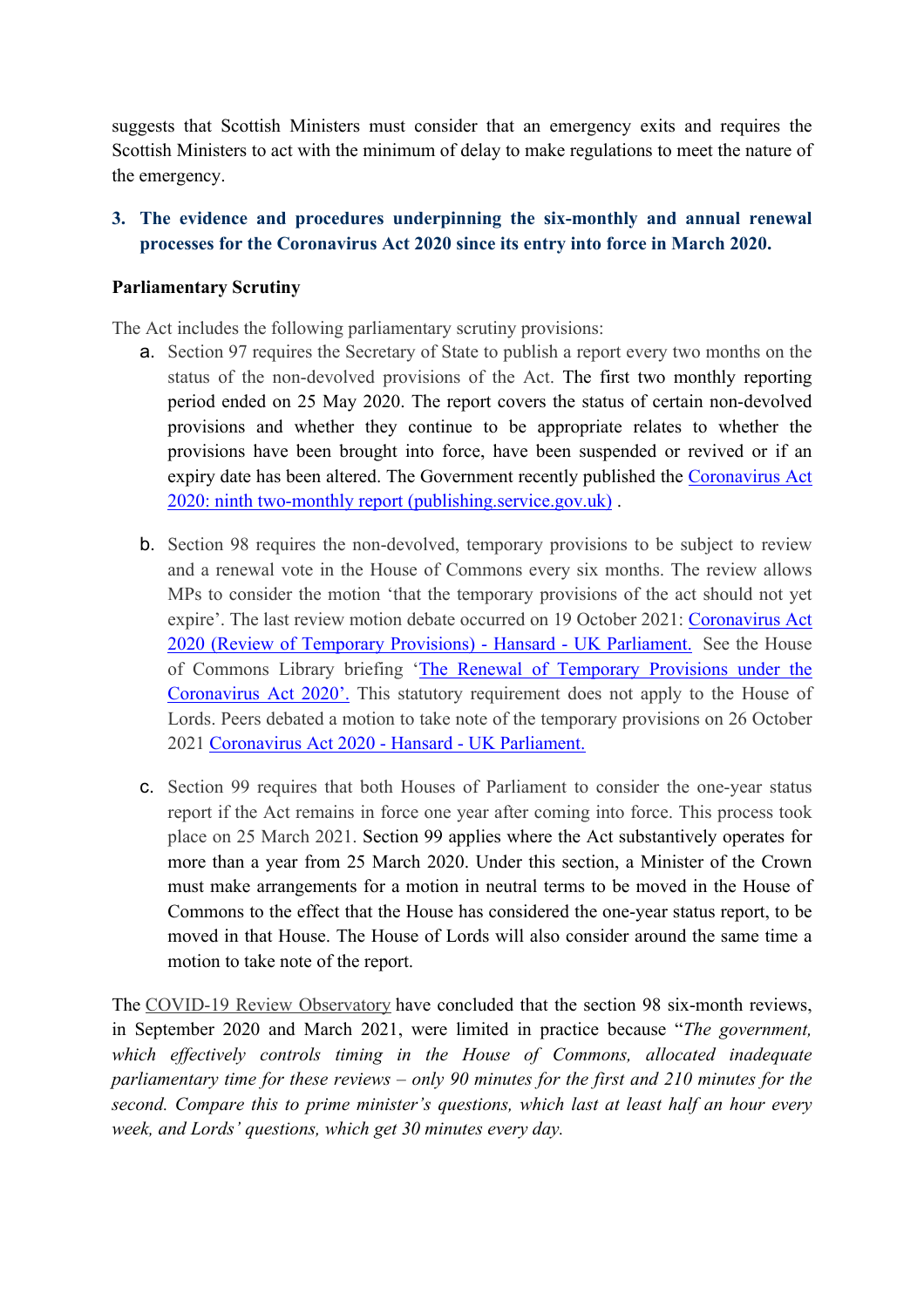*Also, this time is not dedicated entirely to reviewing the powers under the act. These debates have been dominated by [backbench](https://ukconstitutionallaw.org/2021/03/25/fiona-de-londras-six-monthly-votes-on-the-coronavirus-act-2020-a-meaningful-mode-of-review/) [grievances](https://ukconstitutionallaw.org/2021/03/25/fiona-de-londras-six-monthly-votes-on-the-coronavirus-act-2020-a-meaningful-mode-of-review/) and general concerns about parliament's role during the pandemic (in the first review), and by [multiple](https://onlinelibrary.wiley.com/doi/epdf/10.1111/1467-923X.13048) [complex](https://onlinelibrary.wiley.com/doi/epdf/10.1111/1467-923X.13048) [motions](https://onlinelibrary.wiley.com/doi/epdf/10.1111/1467-923X.13048) the government scheduled to be debated at the same time (in the second review)"*.

The six-month review is limited by the Coronavirus Act 2020 section 98(2) as we point out above. This means that the House of Commons votes on the motion provided for in the Act and can only renew or expire all the temporary provisions in the Act.

The Review Observatory also note that the Government's [bimonthly](https://www.gov.uk/government/collections/coronavirus-act-two-monthly-reports) [reports](https://www.gov.uk/government/collections/coronavirus-act-two-monthly-reports) about how powers under the act are used do not help the situation. These should inform the reviews, but are often expressed in vague and general terms, with little indication of exactly how the powers contained in the act are being used, or what their broad impacts are. Even when MPs have asked for more detail to be provided, the government has not been forthcoming.

### **Parliamentary responsibility**

When the House of Commons reviews the Act, it is important that the Government is held to account. This is even more crucial given that the pandemic has not ended and is unlikely to be so by March 2022.

The government should apply those powers which are necessary, and which are not already available in existing legislation.

The Act also contains a statutory expiry period. This will see the Act expire at the end of 24 March 2022 subject to any extension regulations.

### **Recommendations for further Scrutiny Proposals**

We have suggested a Joint Coronavirus Committee of both Houses to coordinate detailed scrutiny of Government through the pandemic in much the same way as the Joint Committee on Human Rights deals with human rights issues and the Covid-19 Recovery Committee in the Scottish Parliament deals with Coronavirus issues. The Covid-19 Recovery Committee's remit and responsibilities are 'to consider and report on the Scottish Government's response to COVID-19 including the operation of powers under the Coronavirus (Scotland) Act, the Coronavirus Act and any other legislation in relation to the response to COVID-19 and (along with the Delegated Powers and Law reform Committee) any secondary legislation arising from the Coronavirus (Scotland) Act and any other legislation in relation to the response to COVID-19: <https://www.parliament.scot/parliamentarybusiness/CurrentCommittees/114997.aspx>In our view a similar Committee in the UK Parliament would enhance scrutiny of changes to the law made as a result of the pandemic. We note the House of Lords Covid-19 Committee but that committee's remit "*to consider the long-term implications of the Covid-19 pandemic on the economic and social wellbeing of the United Kingdom"* is too narrow for the purposes we have in mind.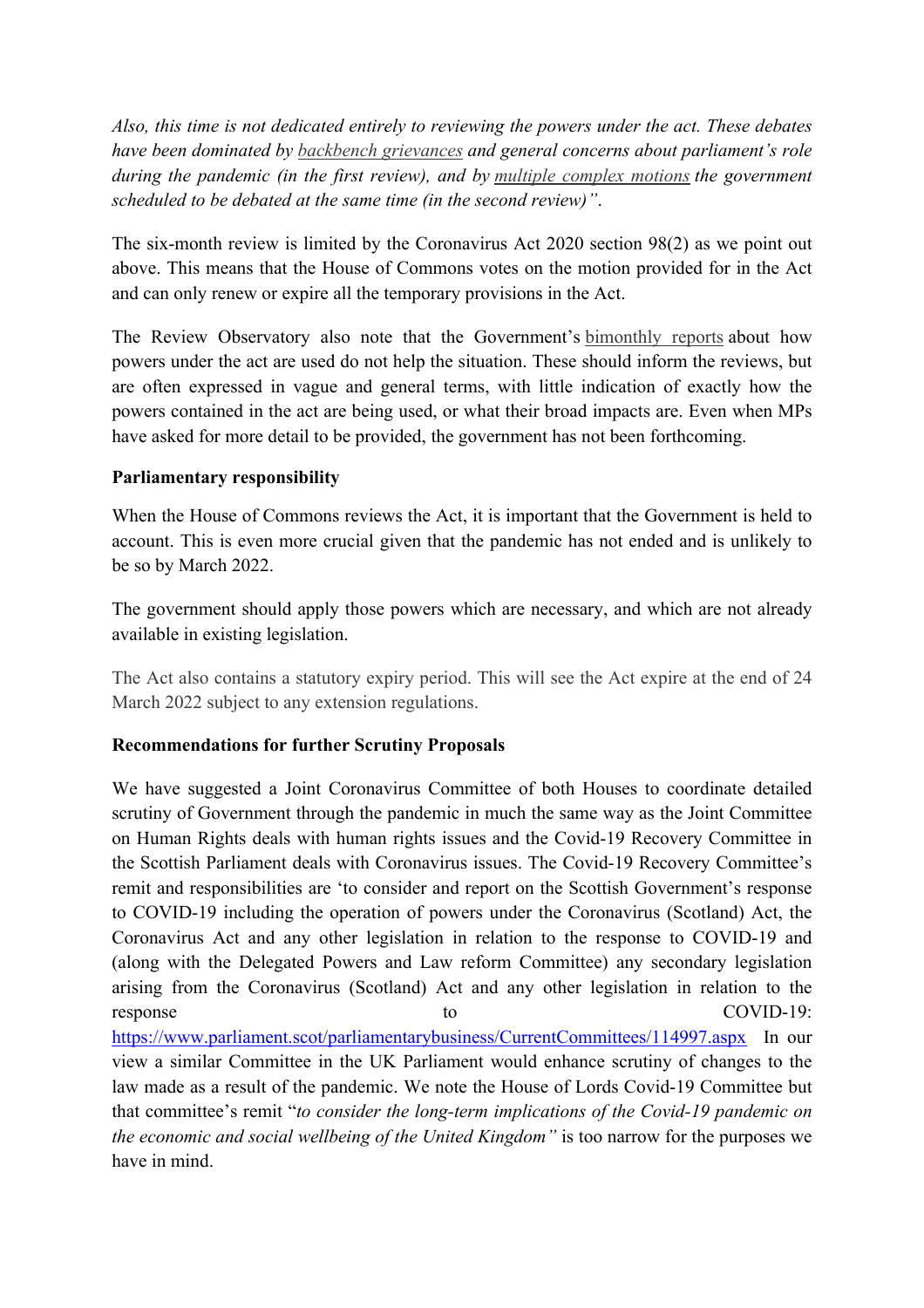We also suggested a quadripartite parliamentary group, bringing together all the UK legislatures to share experience, best practice and knowledge about legislating in the pandemic, using as a model the Interparliamentary Forum formed to consider Brexit.

### **Court challenges**

We estimate that there have been around 25 challenges to Covid legislation across the UK of which only two have resulted in a finding of illegality: *Reverend Dr William JU Philip and others v Scottish Ministers [2021] CSOH 32* and The Queen (on the application of Article 39) v Secretary of State for Education [2020] EWCA Civ 1577 7; the remainder are ongoing or were dropped (some of which following a change in policy).

**4. The transparency surrounding the use of data (including behavioural insights) in decision-making relating to the renewals of the Coronavirus Act 2020.**

We have no empirical evidence which would enable us to comment on these issues.

**5. The circumstances and process under which Section 90 of the Coronavirus Act 2020 can and/or should be used to extend measures beyond their sunset clause.**

Section 90 provides as follows:

### **Power to alter expiry date**

*(1)A relevant national authority may by regulations provide that any provision of this Act—*

*(a) does not expire at the time when it would otherwise expire (whether by virtue of section 89 or previous regulations under this subsection or subsection [\(2\)\)](https://www.legislation.gov.uk/ukpga/2020/7/section/90/enacted#section-90-2), and*

*(b) expires instead at such earlier time as is specified in the regulations.*

*(2) A relevant national authority may by regulations provide that any provision of this Act—*

*(a) does not expire at the time when it would otherwise expire (whether by virtue of section 89 or previous regulations under this subsection or subsection [\(1\)\)](https://www.legislation.gov.uk/ukpga/2020/7/section/90/enacted#section-90-1), and*

*(b) expires instead at such later time as is specified in the regulations.*

*(3) A time specified under subsection [\(2\)](https://www.legislation.gov.uk/ukpga/2020/7/section/90/enacted#section-90-2) in relation to a provision of this Act must not be later than the end of the period of 6 months beginning with the time when the provision would otherwise have expired (whether by virtue of section 89 or previous regulations under subsection [\(1\)](https://www.legislation.gov.uk/ukpga/2020/7/section/90/enacted#section-90-1) or [\(2\)](https://www.legislation.gov.uk/ukpga/2020/7/section/90/enacted#section-90-2)).*

*(4) Regulations under this section—*

*(a) may make different provision for different purposes or areas;*

*(b) may make transitional, transitory or saving provision.*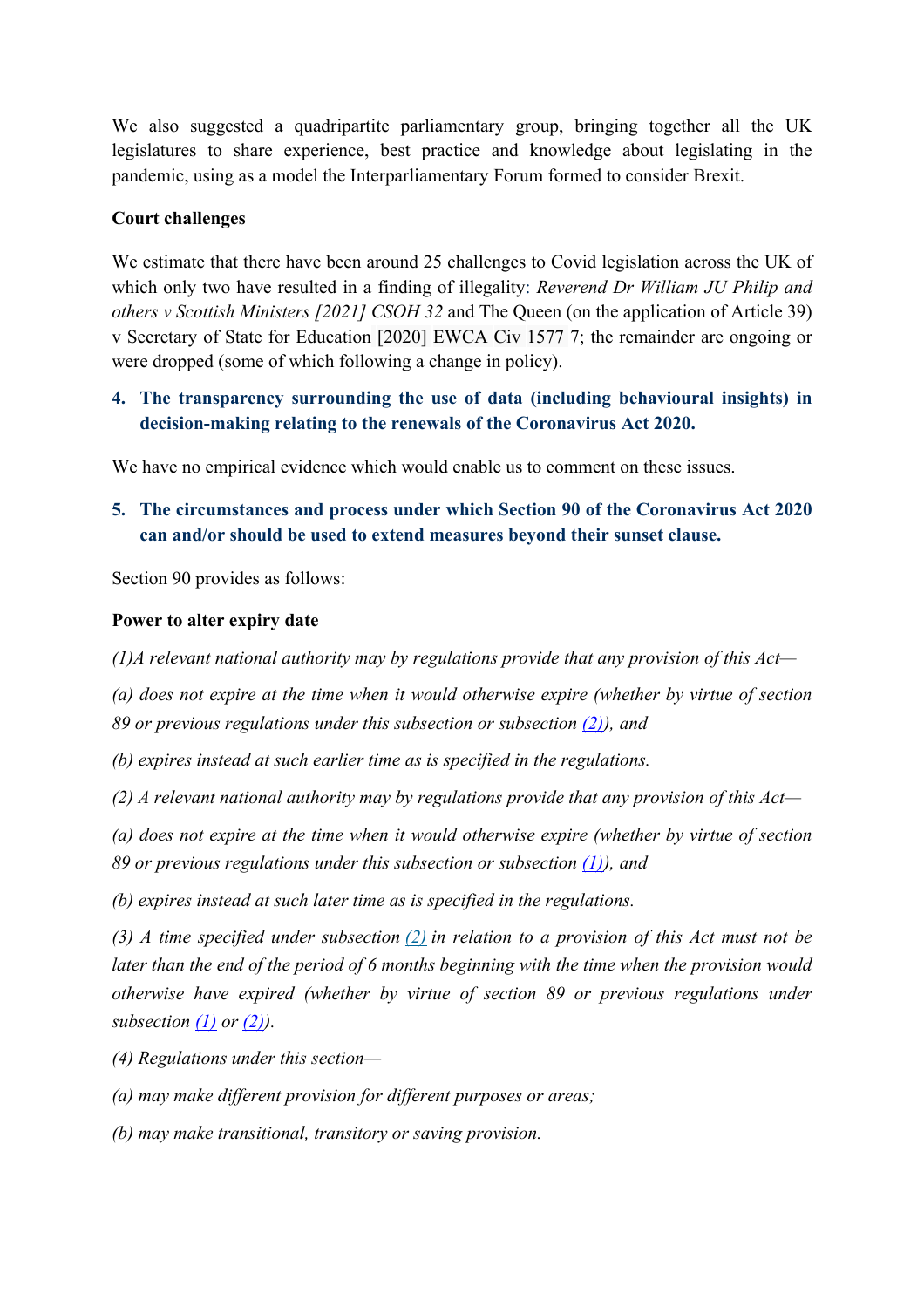*(5) In this section "relevant national authority" means a Minister of the Crown, subject as follows.*

*(6) In the case of regulations under this section which could also be made by an authority by virtue of subsection [\(7\),](https://www.legislation.gov.uk/ukpga/2020/7/section/90/enacted#section-90-7) [\(9\)](https://www.legislation.gov.uk/ukpga/2020/7/section/90/enacted#section-90-9) or [\(11\)](https://www.legislation.gov.uk/ukpga/2020/7/section/90/enacted#section-90-11), a Minister of the Crown may not make the regulations without the authority's consent.*

*(7) The Welsh Ministers are also a relevant national authority for the purposes of this section in relation to a provision of this Act if—*

*(a) it extends to England and Wales and applies in relation to Wales, and*

*(b) so far as it so extends and applies, it would be within the legislative competence of the National Assembly for Wales if it were contained in an Act of that Assembly (including any provision that could only be made with the consent of a Minister of the Crown within the meaning of the Ministers of the Crown Act 1975).*

*(8) The power of the Welsh Ministers to make regulations under this section in relation to a* provision of this Act is a power to do so only so far as the provision extends to England and *Wales and applies in relation to Wales.*

*(9) The Scottish Ministers are also a relevant national authority for the purposes of this section in relation to a provision of this Act if—*

*(a) it extends to Scotland, and*

*(b) so far as it so extends, it would be within the legislative competence of the Scottish Parliament if it were contained in an Act of that Parliament.*

*(10) The power of the Scottish Ministers to make regulations under this section in relation to* a provision of this Act is a power to do so only so far as the provision extends to Scotland.

*(11) A Northern Ireland department is also a relevant national authority for the purposes of this section in relation to a provision of this Act if—*

*(a) it extends to Northern Ireland, and*

*(b) so far as it so extends, were it contained in an Act of the Northern Ireland Assembly—*

*(i) it would be within the legislative competence of that Assembly, and*

*(ii) it would not require the consent of the Secretary of State.*

*(12) References in this section to regulations are to be read in relation to a Northern Ireland department as references to an order.*

*(13) The power of a Northern Ireland department to make an order under this section in* relation to a provision of this Act is a power to do so only so far as the provision extends to *Northern Ireland.*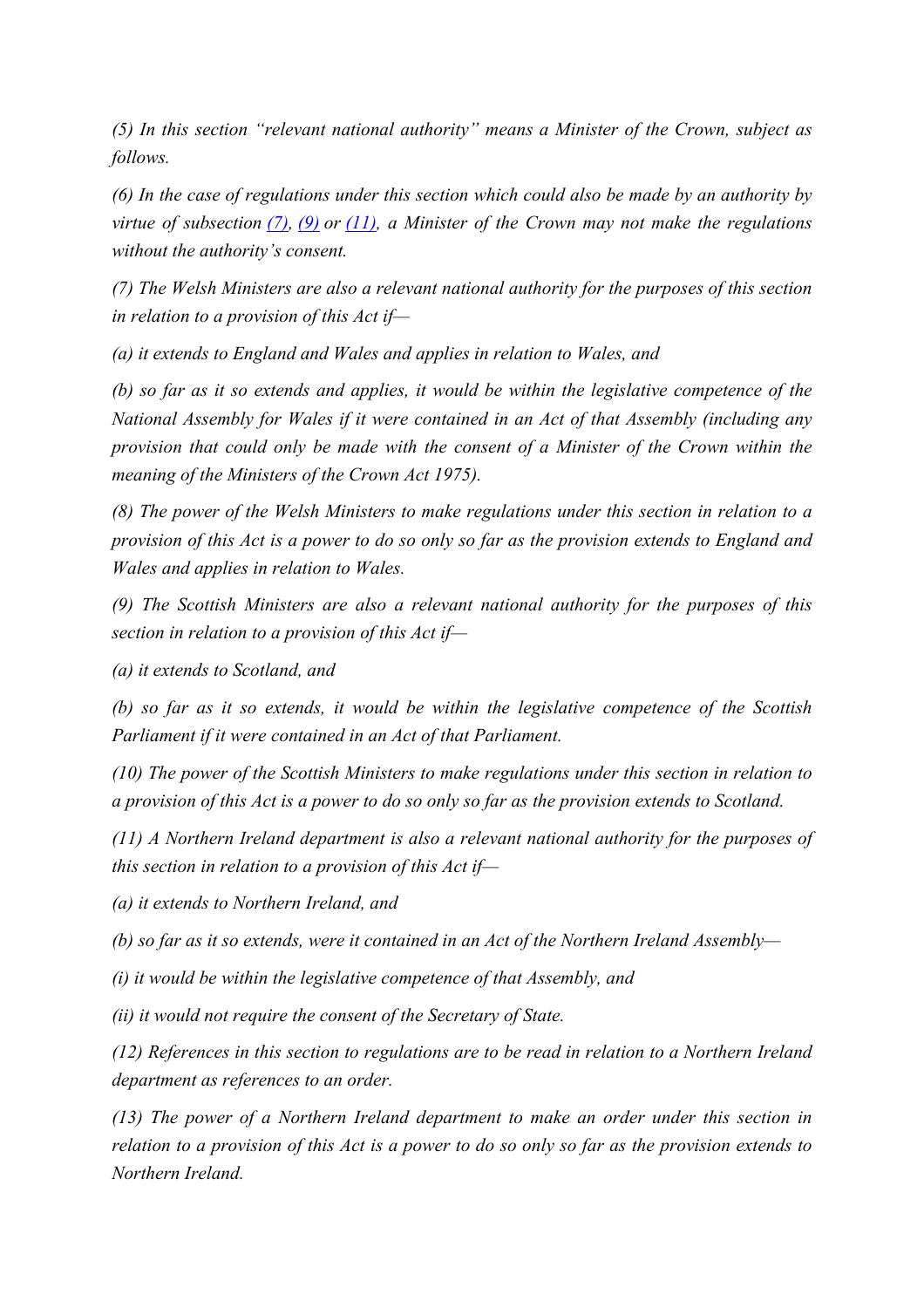*(14) Any power of a Minister of the Crown or the Welsh Ministers to make regulations under this section is exercisable by statutory instrument.*

*(15) Any power of a Northern Ireland department to make an order under this section is exercisable by statutory rule for the purposes of the Statutory Rules (Northern Ireland) Order 1979 ([S.I.](https://www.legislation.gov.uk/id/nisi/1979/1573) [1979/1573](https://www.legislation.gov.uk/id/nisi/1979/1573) [\(N.I.](https://www.legislation.gov.uk/id/nisi/1979/1573) [12\)](https://www.legislation.gov.uk/id/nisi/1979/1573)) (and not by statutory instrument).*

There are several points which can be made about section 90:

- a. This section empowers Ministers of the Crown to make regulations to provide that the Act does not expire on 31<sup>st</sup> March 2022 (or such other date when it would otherwise expire) but on an earlier date or on a later date. However, under subsection (3) the later date cannot be more than 6 months after 31st March 2022 (or such other date when it would otherwise expire). Subsection (5) enables a Minister of the UK Government to exercise these powers. Consent of the relevant Devolved Administration is required in relation to devolved matters.
- b. This regulation making power extends to other national authorities such as Scottish Ministers, Welsh Ministers and a Northern Ireland Department if the regulations made by the relevant national authority. apply to that authority's territorial jurisdiction and would be "within the legislative competence" of the Scottish Parliament, the Senedd Cymru or the Northern Ireland Assembly.
- c. Section 93 sets out the procedures for regulations made by a Minister of the Crown under the powers to alter the expiry date, the power to amend the Act in consequence of amendment to secondary legislation and the power to make consequential modifications. Section 95 contains the analogous procedures for regulations made by Scottish Ministers. Regulations made under section  $90(1)$  $90(1)$  are subject to the affirmative procedure (see section 29 of the [Interpretation](https://www.legislation.gov.uk/id/asp/2010/10) [and](https://www.legislation.gov.uk/id/asp/2010/10) [Legislative](https://www.legislation.gov.uk/id/asp/2010/10) [Reform](https://www.legislation.gov.uk/id/asp/2010/10) [\(Scotland\)](https://www.legislation.gov.uk/id/asp/2010/10) [Act](https://www.legislation.gov.uk/id/asp/2010/10) [2010\)](https://www.legislation.gov.uk/id/asp/2010/10) [\(asp](https://www.legislation.gov.uk/id/asp/2010/10) [10\)\)](https://www.legislation.gov.uk/id/asp/2010/10). Whereas, regulations made under section 90[\(2\)](https://www.legislation.gov.uk/ukpga/2020/7/section/95/enacted) must be laid before the Scottish Parliament as soon as reasonably practicable after being made.
- d. Regulations laid before the Scottish Parliament by virtue of section  $90(2)$ , [\(3\)](https://www.legislation.gov.uk/ukpga/2020/7/section/95/enacted#section-95-3) or [\(4\)\(](https://www.legislation.gov.uk/ukpga/2020/7/section/95/enacted#section-95-4)b) cease to have effect at the end of the period of 40 days beginning with the day on which they are made unless, during that period, the regulations are approved by resolution of the Scottish Parliament.

The lack of a nominated procedure for regulations which extend a provision of the Act beyond the expiry date is problematic. Extending the application of a section or sections in the Act could have significant consequences. In such circumstances consideration should be given to introducing some form of short consultation with relevant interests. This would be one way of increasing transparency and accountability for the actions of Ministers in any National Authority. Additionally, Ministers should be required to lay before Parliament a statement of their reasons as to why the regulations should be made. This would be a useful